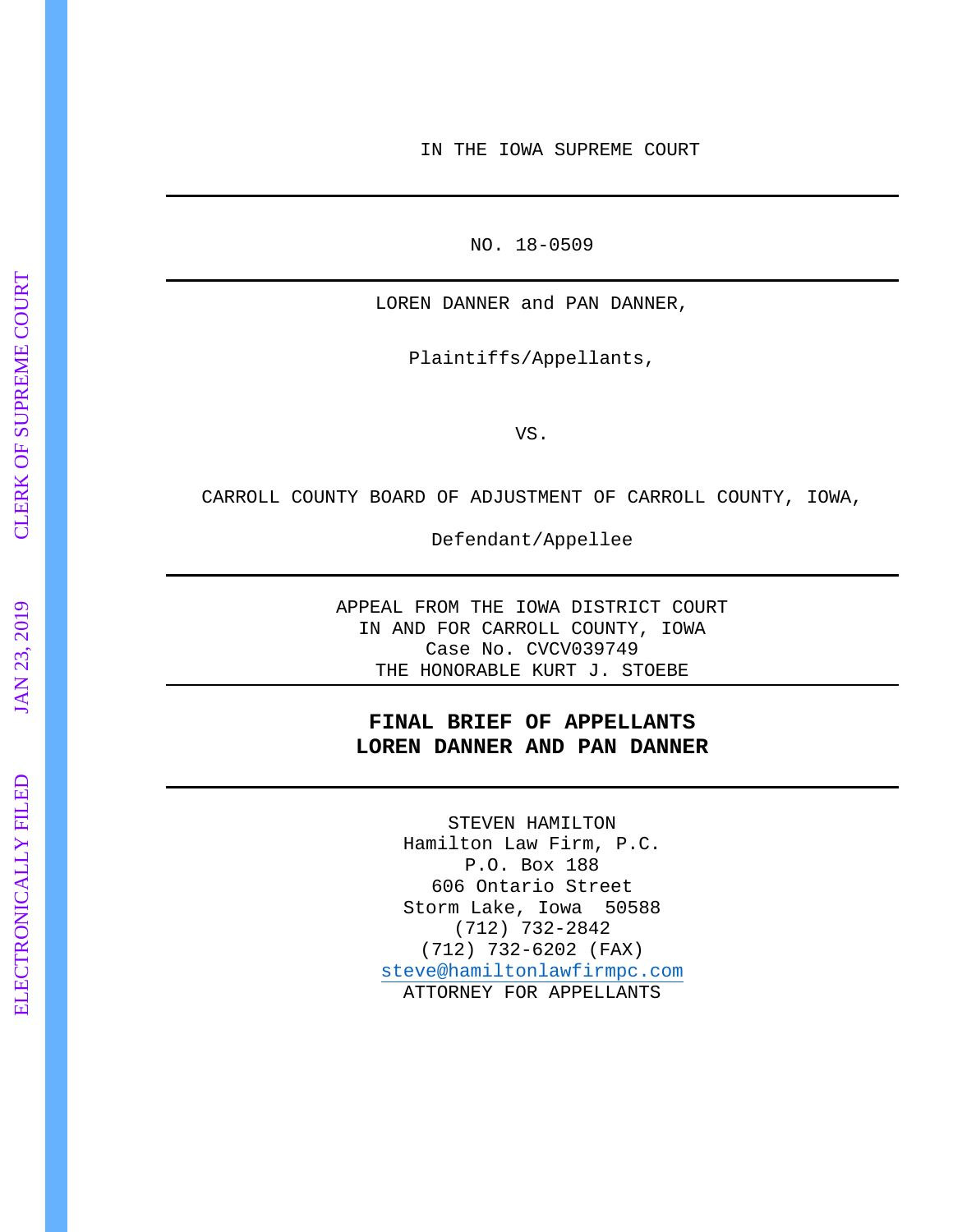#### **TABLE OF CONTENTS**

| Statement of Issues Presented for Review 4 |
|--------------------------------------------|
|                                            |
|                                            |
|                                            |
| ARGUMENTS                                  |

# I. UNDER PRINCIPLES OF RES JUDICATA, THE SUCCESS OF THIS APPEAL RISES AND FALLS WITH THE APPEAL IN THE INITIAL CASE. CONSEQUENTLY, DANNERS ASSERT THAT IF THE SUPREME COURT ACCEPTS FURTHER REVIEW IN CARROLL AIRPORT COMMISSION OPERATING THE ARTHUR N. NEU MUNICIPAL AIRPORT IS ACCEPTED AND REVERSED, THIS ACTION WOULD BE REVERSED AS WELL. ............................................... 7 Conclusion................................................... 9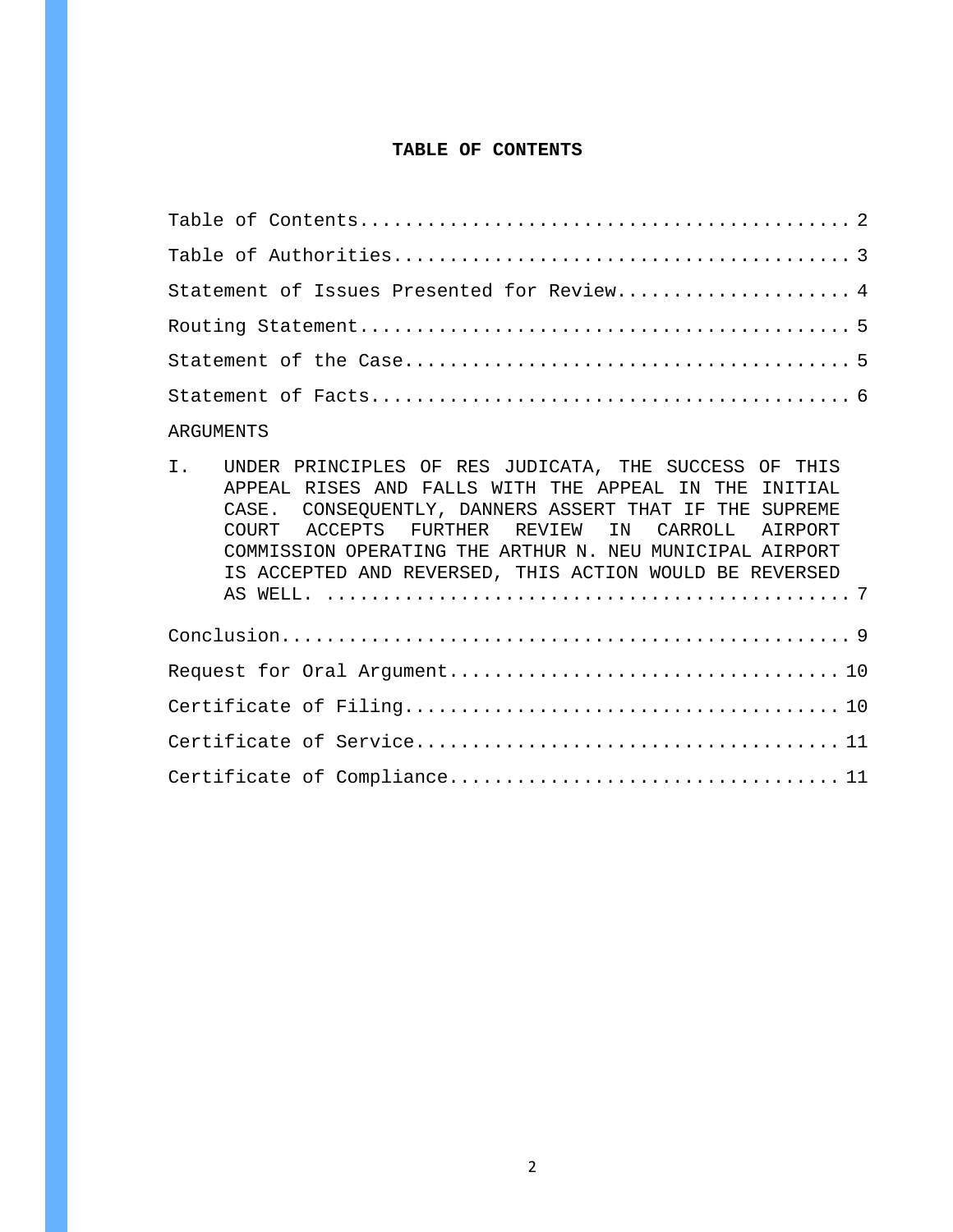## **TABLE OF AUTHORITIES**

## **Cases:**

| Amalgamated Cotton Garment & Allied Industries Fund v.<br>JBC Co., 608 F. Supp. 158 (W. D. Pa. 1984) 8 |  |
|--------------------------------------------------------------------------------------------------------|--|
| B & B Asphalt Co., Inc. v. T.S. McShane Co., Inc.,<br>242 N.W.2d 279 (Iowa 1976)  8                    |  |
| Fennelly v. A-1 Machine & Tool Co.,<br>728 N.W.2d 163 (Iowa Sup. Ct. 2006) 8                           |  |
| Fennelly $v.$ A-1 Machine & Tool Co.,<br>728 N.W.2d 181 (Iowa Sup. Ct. 2007) 8                         |  |
| Villareal v. United Fire & Cas. Co.,<br>873 N.W.2d 714 (Iowa Sup. Ct. 2016)  9                         |  |

## **Statutes:**

|--|--|--|--|--|--|--|--|

# **Other Authorities:**

Restatement (Second) of Judgments Sec. 16, at 145 (1982)..... 8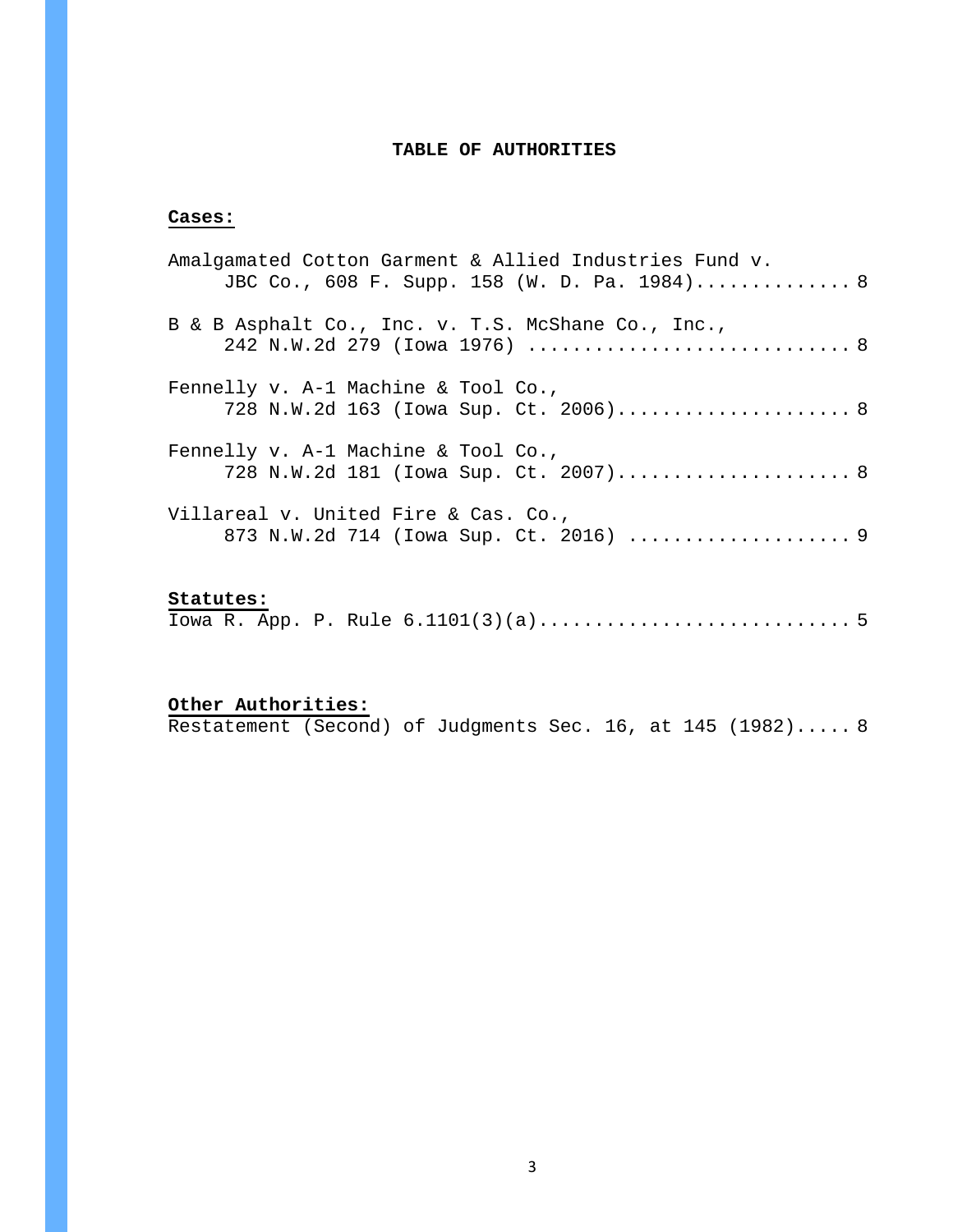## **STATEMENT OF ISSUES PRESENTED FOR REVIEW**

#### **ARGUMENT I**

**UNDER PRINCIPLES OF RES JUDICATA, THE SUCCESS OF THIS APPEAL RISES AND FALLS WITH THE APPEAL IN THE INITIAL CASE. CONSEQUENTLY, DANNERS ASSERT THAT IF THE SUPREME COURT ACCEPTS FURTHER REVIEW IN CARROLL AIRPORT COMMISSION OPERATING THE ARTHUR N. NEU MUNICIPAL AIRPORT IS ACCEPTED AND REVERSED, THIS ACTION WOULD BE REVERSED AS WELL.**

## **Cases:**

Amalgamated Cotton Garment & Allied Industries Fund v. JBC Co., 608 F. Supp. 158 (W. D. Pa. 1984)

> B & B Asphalt Co., Inc. v. T.S. McShane Co., Inc., 242 N.W.2d 279 (Iowa 1976)

> > Fennelly v. A-1 Machine & Tool Co., 728 N.W.2d 163 (Iowa Sup. Ct. 2006)

> > Fennelly v. A-1 Machine & Tool Co., 728 N.W.2d 181 (Iowa Sup. Ct. 2007)

Villareal v. United Fire & Cas. Co., 873 N.W.2d 714 (Iowa Sup. Ct. 2016)

#### **Statutes:**

Iowa R. App. P. Rule 6.1101(3)(a)

#### **Other Authorities:**

Restatement (Second) of Judgments Sec. 16, at 145 (1982)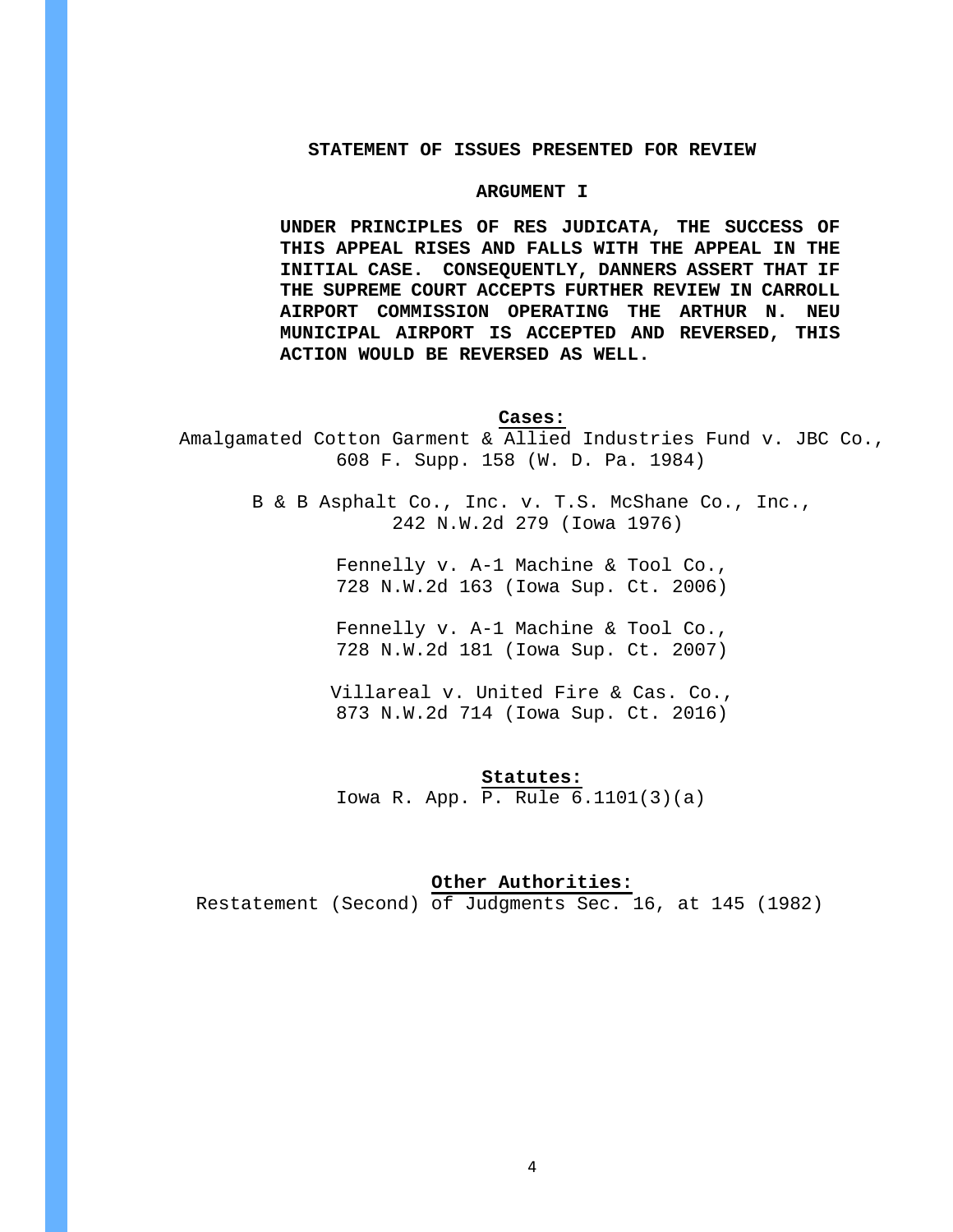#### **ROUTING STATEMENT**

Appellants believe this matter is an application of existing legal principles and therefore should be assigned to the Iowa Court of Appeals under Iowa R. App. P. Rule 6.1101(3)(a) because the outcome of this case will be determined by the actions of the Iowa Supreme Court as to whether they grant further review in **Carroll Airport Commission v. Danner, Carroll County No. EQCV039422**; **Supreme Court No. 17-1458.**

## **STATEMENT OF THE CASE**

This is an appeal of a Petition for Judicial Review of a denial of a zoning variance by the Carroll County, Iowa, Board of Adjustment. Loren and Pan Danner had erected a grain leg that was not in compliance with height restrictions imposed by the Carroll City Airport, a/k/a Arthur Neu Airport. They secured a building permit for a grain leg from the Building Inspector Carl Wilburn. However, the building permit did not take into consideration the height limits imposed by the Airport and the leg height did violate certain vertical restrictions. After a nuisance action was filed by the Airport Commission (App. Pp. 9-10), the Danner's sought a variance. The variance was denied (App. P. 11) and the Danner's appealed by Petition for Judicial Review. (App. Pp. 5-8). Judicial review was denied and the Danner's appealed that ruling. (App. Pp. 28-30).

5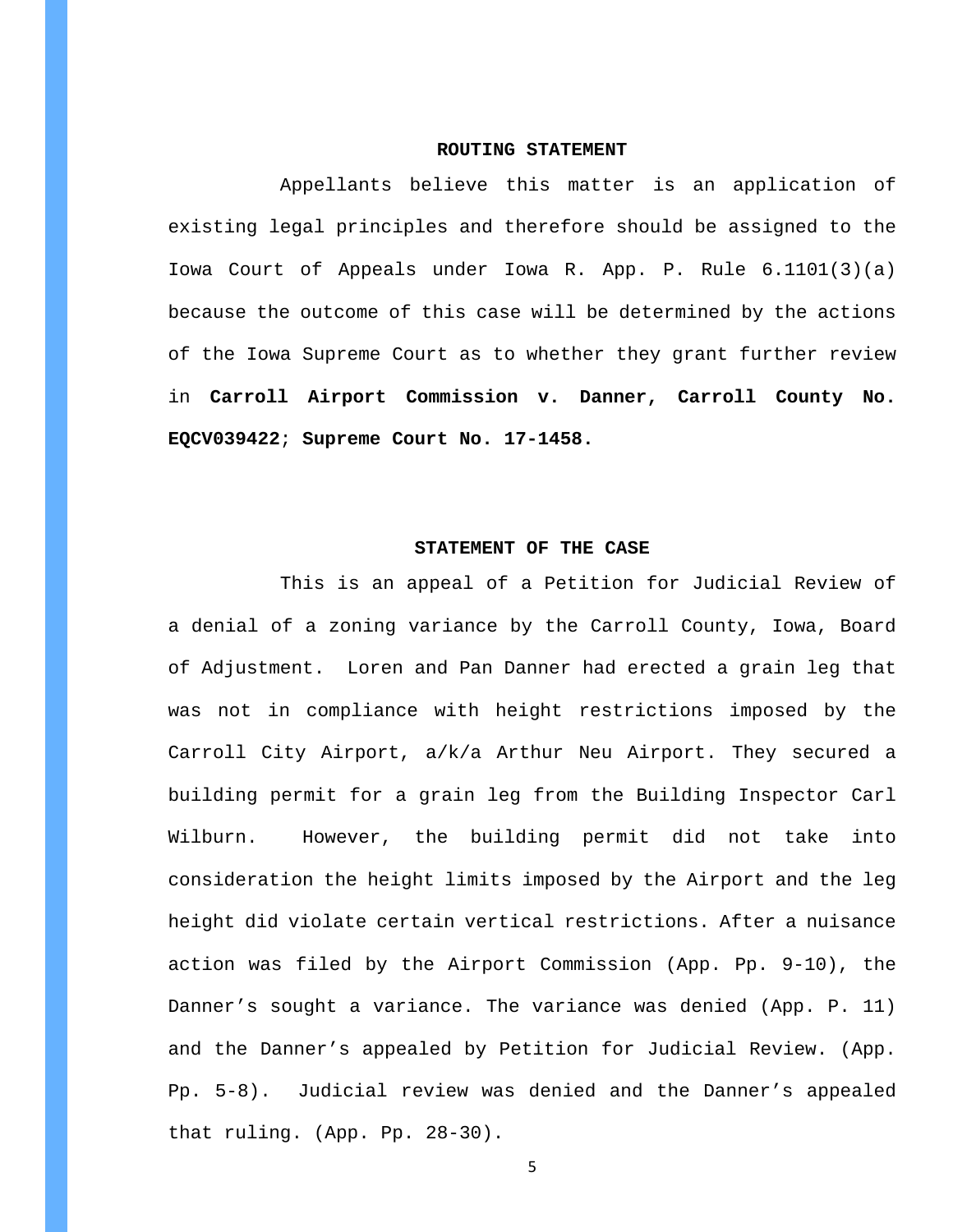#### **STATEMENT OF THE FACTS**

This Statement of the Facts is taken from the District Court Ruling in **Carroll Airport Commission v. Danner, Carroll County No. EQCV039422**; **Supreme Court No. 17-1458.**

 Pan Danner and Loren Danner farm east of the City of Carroll, Iowa, and within two miles of the Arthur Neu Airport. They have been in that location for approximately 50 years. (App. P. 14) In the summer of 2013, the Danners erected a grain leg. (App. P. 14) Prior to the construction, Loren Danner had gone to the Carroll County Zoning Administrator, Carl Wilburn. Mr. Wilburn granted the Danner's a building permit based upon an agricultural exemption from all zoning regulations. (App. P. 15). Wilburn later indicated he did not know that the grain leg would be subject to any airport zoning regulations. The grain leg in question serviced approximately five (5) grain bins located on the Danner property. Three of the bins belonged to the Danner's and two belonged to others. (App. Pp. 14-15). The grain leg is within 10,000 feet horizontally of the approach end of Runway 31, of the Arthur Neu Airport. The height of the grain is 126.47 feet agl (above ground level). The Airport protected air space starts at 1354 feet above mean sea level (msl). The grain leg penetrated such airspace to

6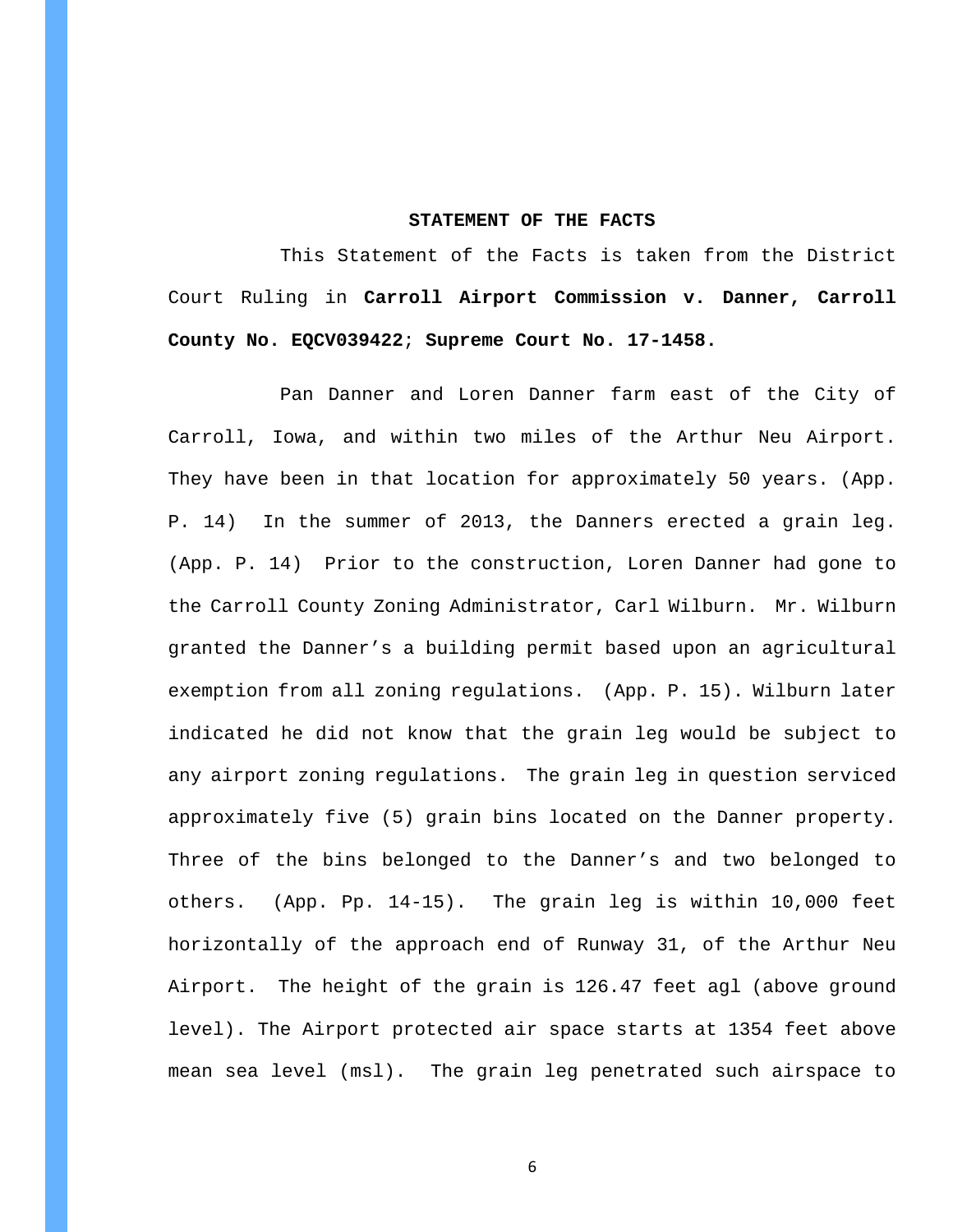the height of 1413.43 feet msl, so it was approximately 59 feet in violation. (App. P. 15).

The Danners contacted the Federal Aviation Administration (FAA) to secure a variance. The FAA investigated and determined that the grain leg did not constitute a hazard as long as it met certain lighting and paint conditions. (App. P. 16). The Airport Commission did not agree to this and filed their petition to abate a nuisance. (App. Pp. 9-10, 16).

In the nuisance abatement proceeding, the Danners argued for Federal Preemption. Judge Ostlund held that the matter was not foreclosed by Federal Preemption. The Danners appealed. Their appeal was routed to the Iowa Court of Appeals which denied their appeal. They have a pending Application for Further Review.

### **ARGUMENT I**

**UNDER PRINCIPLES OF RES JUDICATA, THE SUCCESS OF THIS APPEAL RISES AND FALLS WITH THE APPEAL IN THE INITIAL CASE. CONSEQUENTLY, DANNERS ASSERT THAT IF THE SUPREME COURT ACCEPTS FURTHER REVIEW IN CARROLL AIRPORT COMMISSION OPERATING THE ARTHUR N. NEU MUNICIPAL AIRPORT IS ACCEPTED AND REVERSED, THIS ACTION WOULD BE REVERSED AS WELL.**

This case was decided by Judge Stoebe on the basis that the determination of **Carroll Airport Commission operating the Arthur N. Neu Municipal Airport v. Loren W. Danner and Pan Danner**, Iowa Supreme Court Application for Further Review; Carroll County No. EQCV039422; Supreme Court No. 17-1458, had previously decided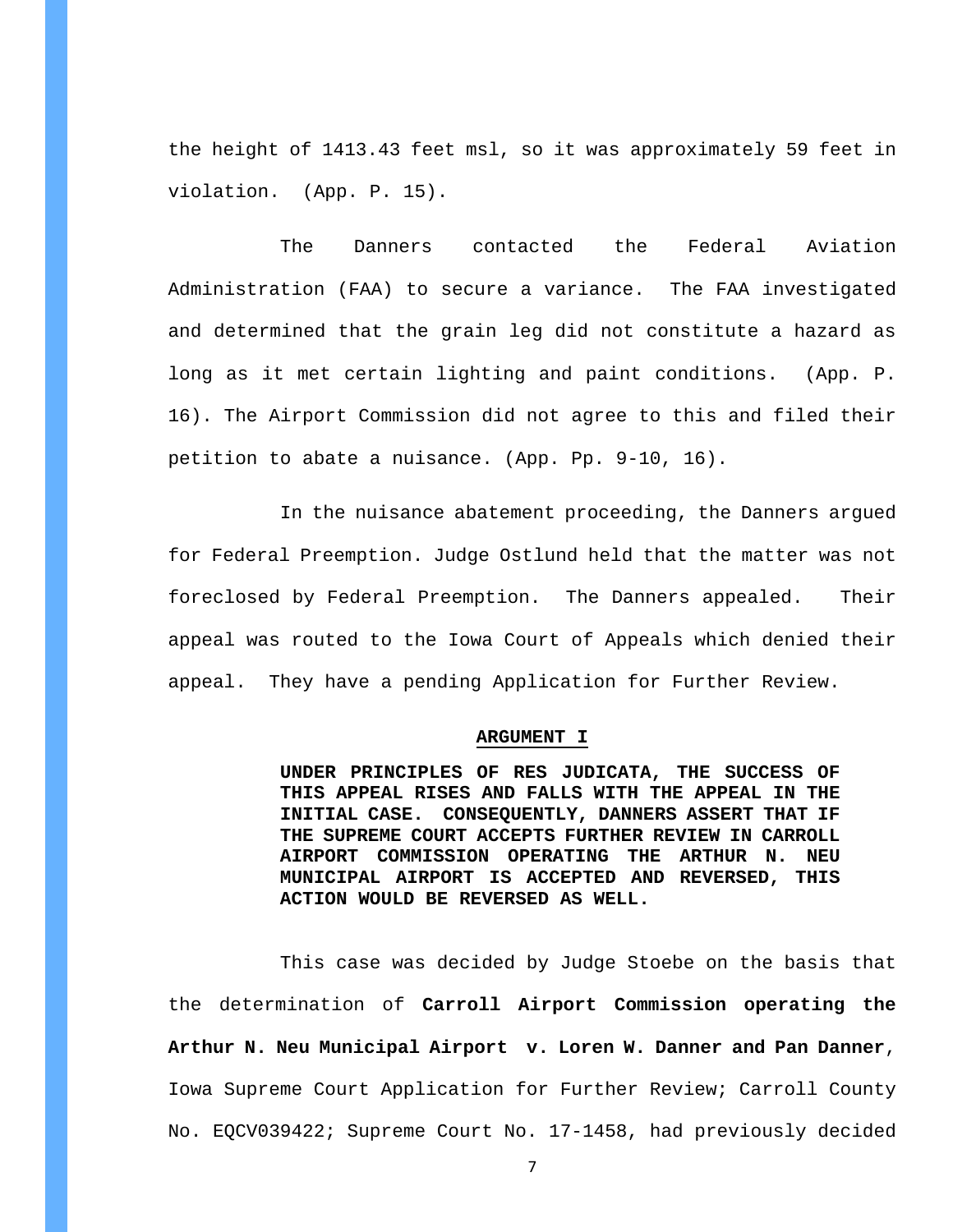the same issues. Danners in this case do not dispute that the issues are the same but the Court of Appeals was in error in the above case and filed their Application for Further Review. See **Carroll Airport Commission v. Danners**, S. Ct. 17-1458.

In *Fennelly v. A-1 Machine & Tool Co.*, 728 N.W.2d. 181 (Iowa Sup. Ct. 2007), the Court was confronted with how the effect of a prior judgment applying a statute of limitations would apply to a later action. The Court held that a prior decision that the statute of limitations barred a tax collection matter would apply as well to a later action essentially doing the same thing. In a previous case, *Fennelly v. A-1 Machine & Tool Co.*, 728 N.W.2d. 163 (Iowa Sup. Ct. 2006), the Trial Court held that the claim of taxes was barred by the statute of limitations. The Supreme Court held otherwise. Because the second Fennelly claim was decided by the Trial Court to be governed by res judicata, the issue arose what would happen if the first case were appealed and reversed.

The Supreme Court applied Restatement (Second) of Judgments Sec. 16, at 145 (1982). The Court stated: *"A judgment that has been reversed on appeal is thereby deprived of all conclusive effect for purposes of both res judicata and collateral estoppel"* quoting *Amalgamated Cotton Garment & Allied Industries Fund v. JBC Co.*, 608 F. Supp. 158 (W. D. Pa. 1984). See also *B & B Asphalt Co., Inc. v. T.S. McShane Co., Inc.*, 242 N.W.2d 279 (Iowa

8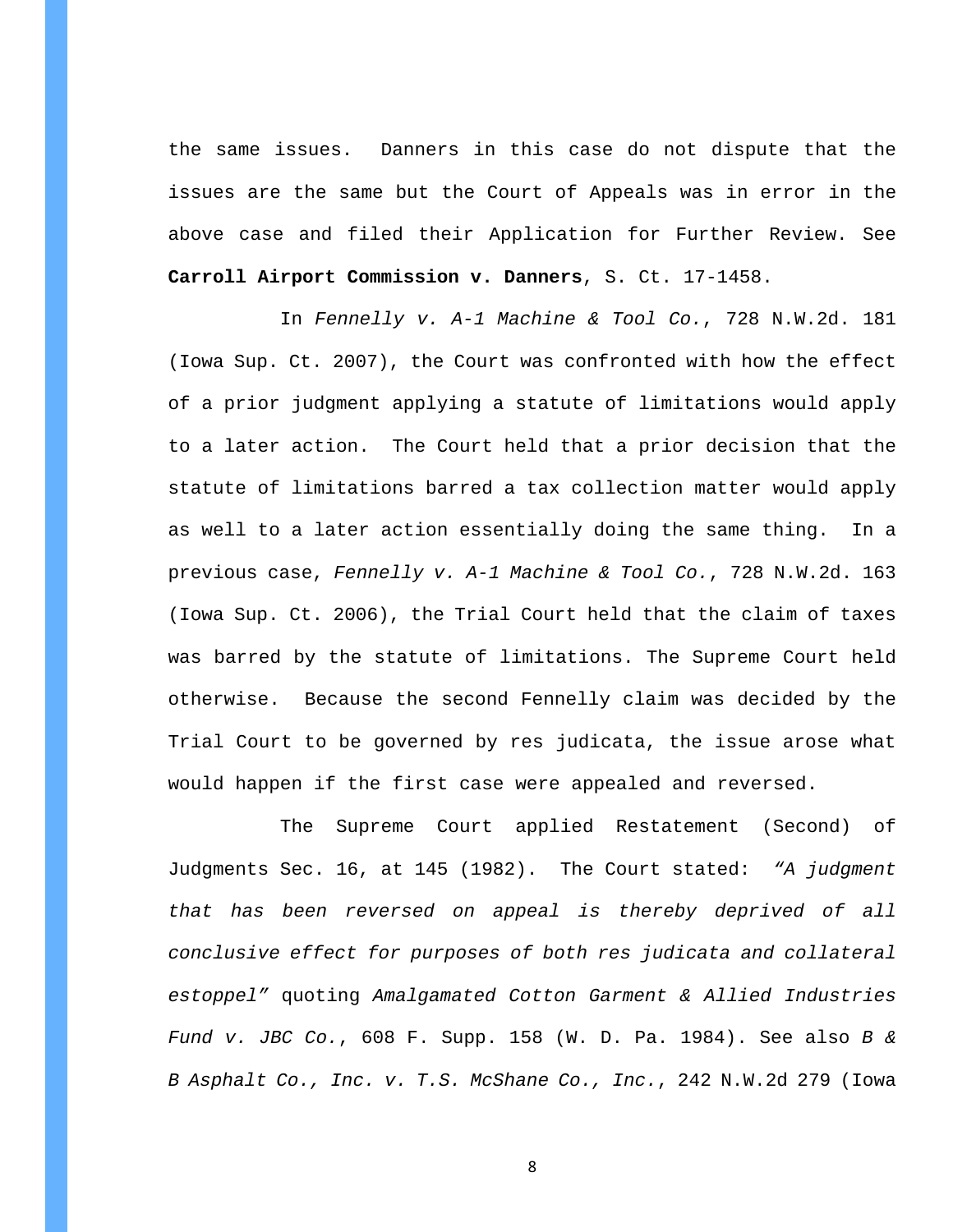1976); *Villareal v. United Fire & Cas. Co.*, 873 N.W.2d 714 (Iowa Sup. Ct. 2016).

#### **CONCLUSION**

Appellants Danner believe the outcome in this case will be determined by the resolution of the Iowa Supreme Court in **Carroll Airport Commission v. Danner,** Carroll County No. EQCV039422, Supreme Court No. 17-1458. If the Supreme Court denies Further Review to Danners, that case will be res judicata as to this matter. If the Supreme Court grants Further Review and reverses the matter, this case as well will be reversed under principles of res judicata.

Respectfully submitted,

\_\_/s/\_Steve Hamilton\_\_\_\_\_\_\_\_\_\_\_\_ STEVE HAMILTON, AT0003128 HAMILTON LAW FIRM, P.C. P.O. BOX 188 606 ONTARIO STREET STORM LAKE, IOWA 50588 712-732-2842 712-732-6202 (FAX) [steve@hamiltonlawfirmpc.com](mailto:steve@hamiltonlawfirmpc.com) ATTORNEY FOR APPELLANTS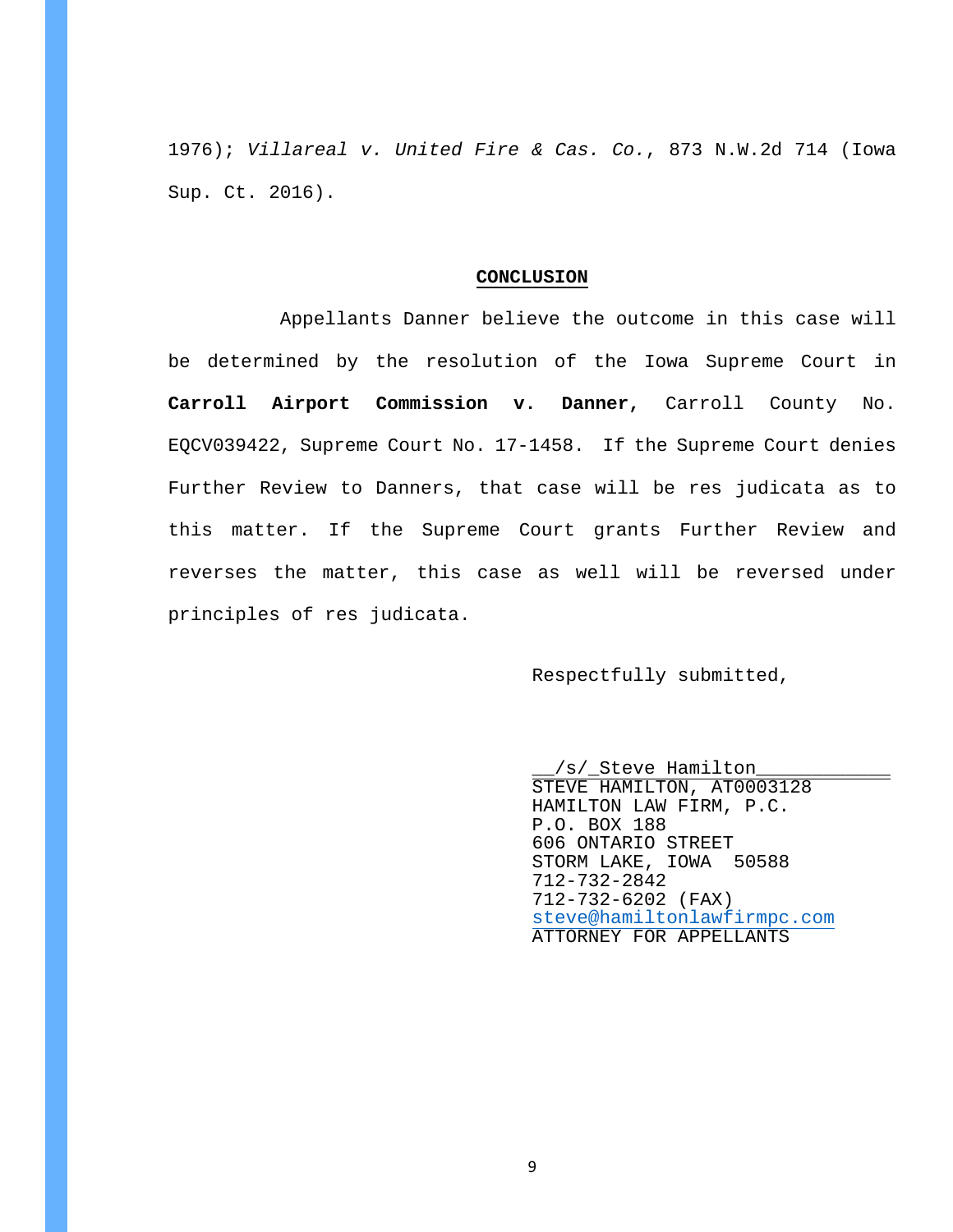## **REQUEST FOR ORAL ARGUMENT**

Appellants, Loren W. Danner and Pan Danner, request

oral argument in this matter.

Respectfully submitted,

 $\verb|__/s/__Steve$  Hamilton $\_$ STEVE HAMILTON, AT0003128 HAMILTON LAW FIRM, P.C. P.O. BOX 188 606 ONTARIO STREET STORM LAKE, IOWA 50588 712-732-2842 712-732-6202 (FAX) [steve@hamiltonlawfirmpc.com](mailto:steve@hamiltonlawfirmpc.com) ATTORNEY FOR APPELLANTS

## **CERTIFICATE OF FILING**

I, Steve Hamilton, hereby certify that I have filed the foregoing "Brief of Appellants" with the Clerk of the Supreme Court of Iowa through the ECF/EDMS System on the 23rd day of January, 2019.

> \_/s/\_\_Steve Hamilton\_\_\_\_\_\_\_\_\_\_\_ STEVE HAMILTON, AT0003128 ATTORNEY FOR APPELLANTS